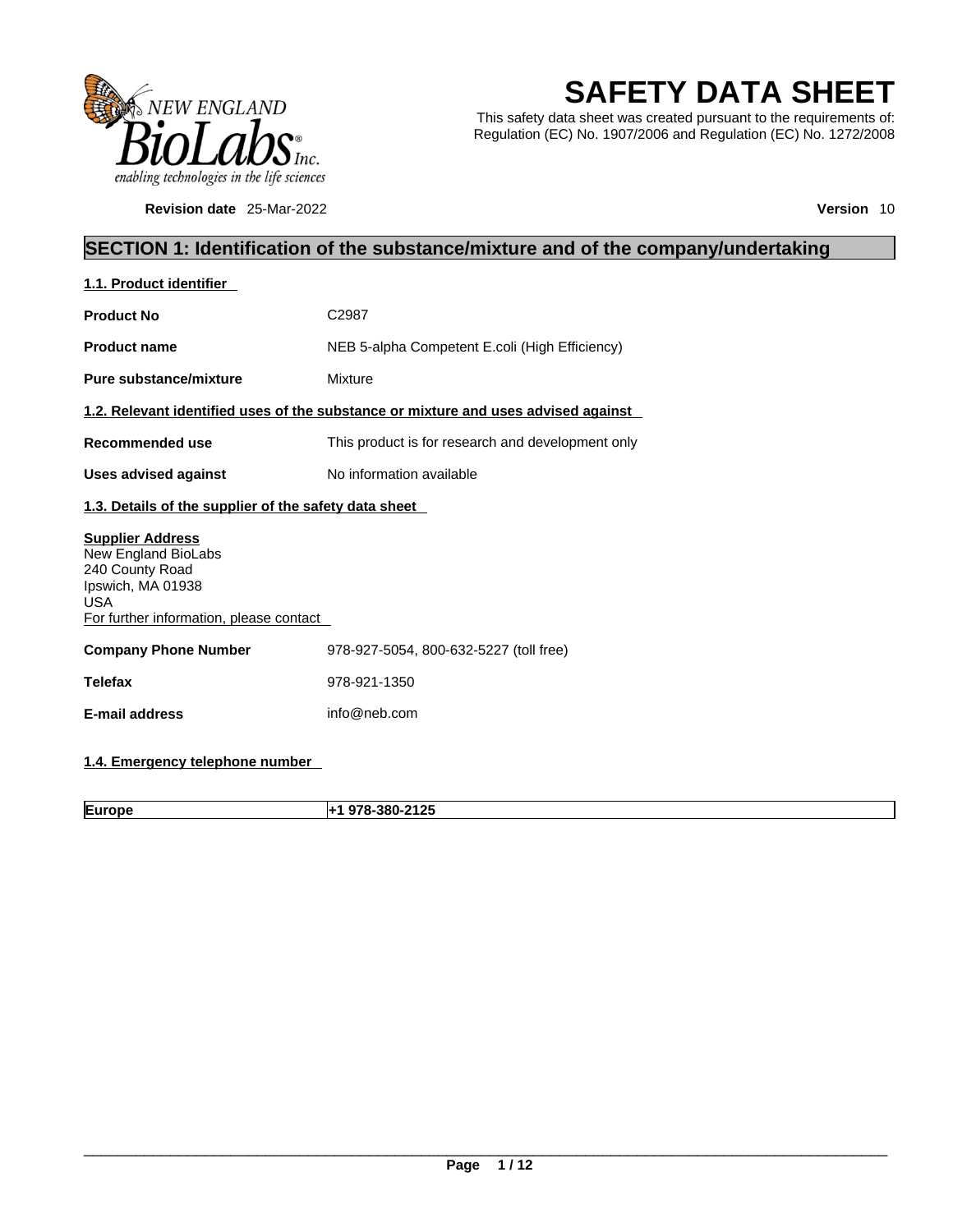### **SECTION 2: Hazards identification**

#### **2.1. Classification of the substance or mixture**

*Regulation (EC) No 1272/2008*  This mixture is classified as not hazardous according to regulation (EC) 1272/2008 [CLP]

#### **2.2. Label elements**

This mixture is classified as not hazardous according to regulation (EC) 1272/2008 [CLP]

#### **Hazard statements**

This mixture is classified as not hazardous according to regulation (EC) 1272/2008 [CLP] EUH210 - Safety data sheet available on request

#### **2.3. Other hazards**

Per Centers for Disease Control and Prevention (CDC) Guidelines (Biosafety in Microbiological and Biomedical Laboratories, 5th Edition), this material can be handled at Biological Safety Level One (BSL-1) containment. Biological Safety Level One (BSL-1) containment, using standard microbiological practices, is suitable for work involving well-characterized microbiological organisms not known to consistently cause disease in immunocompetent adult humans, and present minimal potential hazard to laboratory personnel and the environment.

### **SECTION 3: Composition/information on ingredients**

#### **3.1 Substances**

Not applicable

#### **3.2 Mixtures**

| Chemical<br>name                   | Weight-%  | <b>REACH</b> registration<br>number | EC No     | Classification according<br>to Regulation (EC) No. | <b>Specific</b><br>concentratiol | M-Facto M-Factor<br>(long-ter |
|------------------------------------|-----------|-------------------------------------|-----------|----------------------------------------------------|----------------------------------|-------------------------------|
|                                    |           |                                     |           | 1272/2008 [CLP]                                    | In limit (SCL)                   | m)                            |
| Dimethly<br>Sulfoxide<br>67-68-5   | $5 - 10$  | No data available                   | 200-664-3 | No data available                                  | -                                |                               |
| Potassium<br>Chloride<br>7447-40-7 | $1 - 5$   | No data available                   | 231-211-8 | No data available                                  |                                  |                               |
| Calcium<br>Chloride<br>10043-52-4  | $0.1 - 1$ | No data available                   | 233-140-8 | Eye Irrit. 2 (H319)                                |                                  |                               |

#### **Full text of H- and EUH-phrases: see section 16**

*Acute Toxicity Estimate*

If LD50/LC50 data is not available or does not correspond to the classification category, then the appropriate conversion value from CLP Annex I, Table 3.1.2, is used to calculate the acute toxicity estimate (ATEmix) for classifying a mixture based on its components

| Chemical name                   |       | Oral LD50 mg/kg Dermal LD50 mg/kg Inhalation LC50 - 4   Inhalation LC50 - 4   Inhalation LC50 - 4 | mq/L              | hour - dust/mist - $\vert$ hour - vapor - mg/L $\vert$ hour - gas - ppm |                   |
|---------------------------------|-------|---------------------------------------------------------------------------------------------------|-------------------|-------------------------------------------------------------------------|-------------------|
| Dimethly Sulfoxide<br>67-68-5   | 28300 | 40000                                                                                             | No data available | No data available                                                       | No data available |
| Potassium Chloride<br>7447-40-7 | 2600  | No data available                                                                                 | No data available | No data available                                                       | No data available |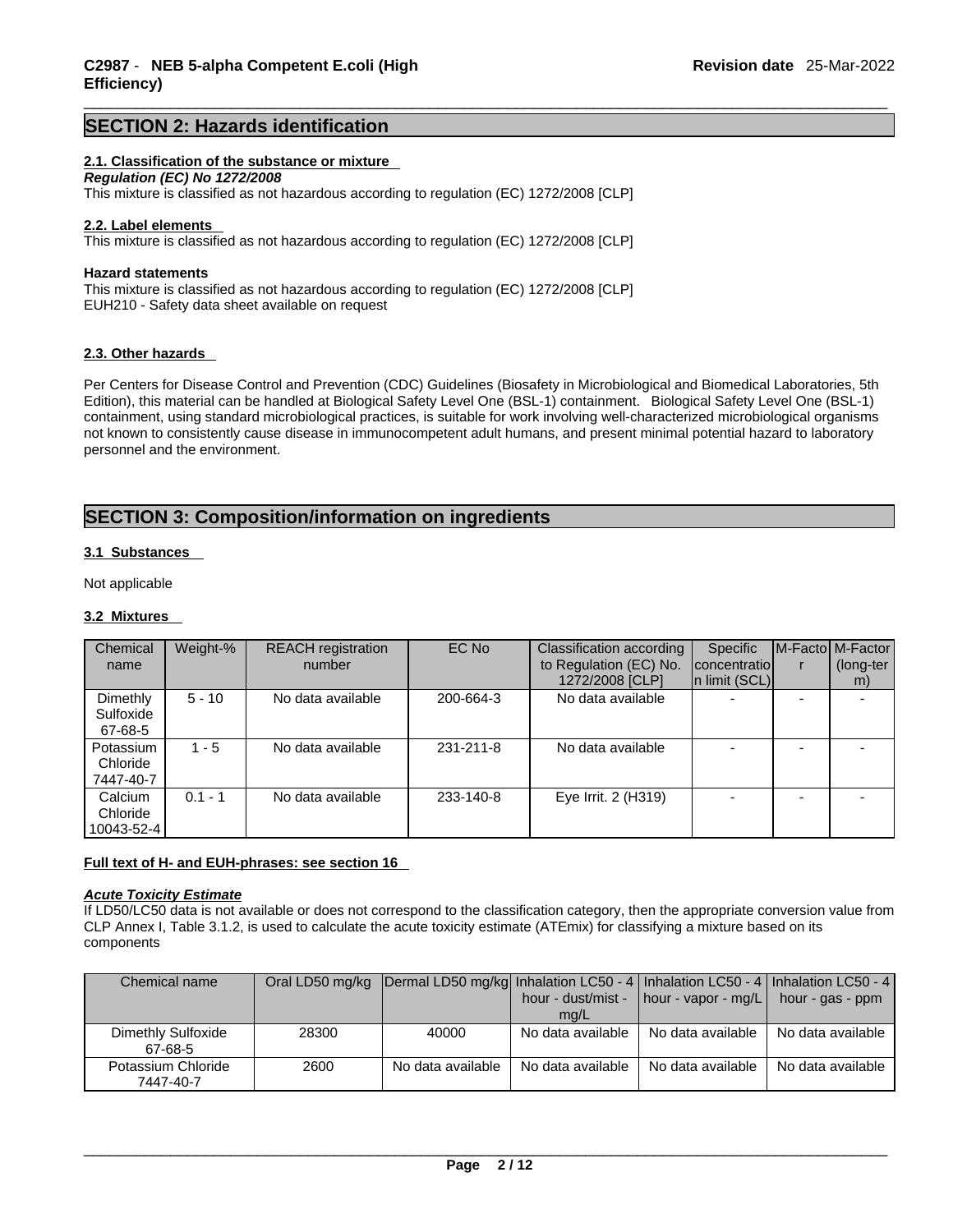| Chemical name                  |      | Oral LD50 mg/kg  Dermal LD50 mg/kg  Inhalation LC50 - 4   Inhalation LC50 - 4   Inhalation LC50 - 4 |                   |                                                             |                   |  |
|--------------------------------|------|-----------------------------------------------------------------------------------------------------|-------------------|-------------------------------------------------------------|-------------------|--|
|                                |      |                                                                                                     |                   | hour - dust/mist -   hour - vapor - mg/L   hour - gas - ppm |                   |  |
|                                |      |                                                                                                     | mg/L              |                                                             |                   |  |
| Calcium Chloride<br>10043-52-4 | 1000 | 5000                                                                                                | No data available | No data available                                           | No data available |  |

### **SECTION 4: First aid measures**

#### **4.1. Description of first aid measures**

| Inhalation                                                       | Remove to fresh air.                                                                                                    |
|------------------------------------------------------------------|-------------------------------------------------------------------------------------------------------------------------|
| Eye contact                                                      | Rinse thoroughly with plenty of water for at least 15 minutes, lifting lower and upper eyelids.<br>Consult a physician. |
| <b>Skin contact</b>                                              | Wash skin with soap and water. In the case of skin irritation or allergic reactions see a<br>physician.                 |
| Ingestion                                                        | Rinse mouth.                                                                                                            |
| 4.2. Most important symptoms and effects, both acute and delayed |                                                                                                                         |
|                                                                  |                                                                                                                         |

| <b>Symptoms</b>    | No information available.                                                       |  |  |  |  |  |  |
|--------------------|---------------------------------------------------------------------------------|--|--|--|--|--|--|
|                    | 4.3. Indication of any immediate medical attention and special treatment needed |  |  |  |  |  |  |
| Note to physicians | Treat symptomatically.                                                          |  |  |  |  |  |  |

### **SECTION 5: Firefighting measures**

| 5.1. Extinguishing media                                          |                                                                                                                                       |  |  |  |  |  |
|-------------------------------------------------------------------|---------------------------------------------------------------------------------------------------------------------------------------|--|--|--|--|--|
| <b>Suitable Extinguishing Media</b>                               | Use extinguishing measures that are appropriate to local circumstances and the<br>surrounding environment.                            |  |  |  |  |  |
| <b>Large Fire</b>                                                 | CAUTION: Use of water spray when fighting fire may be inefficient.                                                                    |  |  |  |  |  |
| Unsuitable extinguishing media                                    | Do not scatter spilled material with high pressure water streams.                                                                     |  |  |  |  |  |
| 5.2. Special hazards arising from the substance or mixture        |                                                                                                                                       |  |  |  |  |  |
| Specific hazards arising from the<br>chemical                     | No information available.                                                                                                             |  |  |  |  |  |
| 5.3. Advice for firefighters                                      |                                                                                                                                       |  |  |  |  |  |
| Special protective equipment and<br>precautions for fire-fighters | Firefighters should wear self-contained breathing apparatus and full firefighting turnout<br>gear. Use personal protection equipment. |  |  |  |  |  |

### **SECTION 6: Accidental release measures**

### **6.1. Personal precautions, protective equipment and emergency procedures**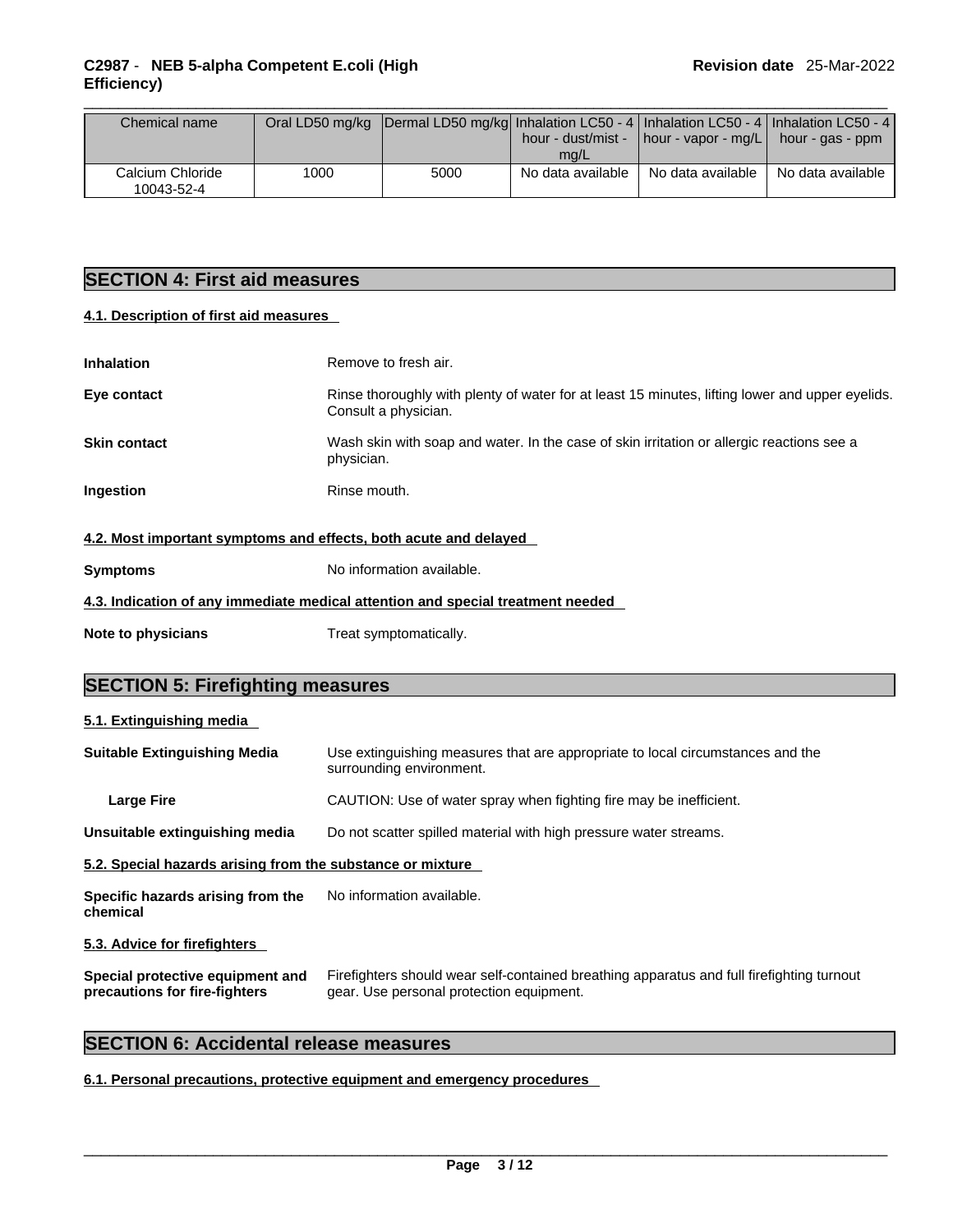| <b>Personal precautions</b>                               | Ensure adequate ventilation.                                                         |  |  |  |  |
|-----------------------------------------------------------|--------------------------------------------------------------------------------------|--|--|--|--|
| For emergency responders                                  | Use personal protection recommended in Section 8.                                    |  |  |  |  |
| 6.2. Environmental precautions                            |                                                                                      |  |  |  |  |
| <b>Environmental precautions</b>                          | See Section 12 for additional Ecological Information.                                |  |  |  |  |
| 6.3. Methods and material for containment and cleaning up |                                                                                      |  |  |  |  |
| <b>Methods for containment</b>                            | Prevent further leakage or spillage if safe to do so.                                |  |  |  |  |
| Methods for cleaning up                                   | Take up mechanically, placing in appropriate containers for disposal.                |  |  |  |  |
| <b>Prevention of secondary hazards</b>                    | Clean contaminated objects and areas thoroughly observing environmental regulations. |  |  |  |  |
| 6.4. Reference to other sections                          |                                                                                      |  |  |  |  |
| Reference to other sections                               | See section 8 for more information. See section 13 for more information.             |  |  |  |  |

## **SECTION 7: Handling and storage**

| 7.1. Precautions for safe handling                                |                                                                        |  |  |  |  |  |
|-------------------------------------------------------------------|------------------------------------------------------------------------|--|--|--|--|--|
| Advice on safe handling                                           | Ensure adequate ventilation.                                           |  |  |  |  |  |
| <b>General hygiene considerations</b>                             | Handle in accordance with good industrial hygiene and safety practice. |  |  |  |  |  |
| 7.2. Conditions for safe storage, including any incompatibilities |                                                                        |  |  |  |  |  |
| <b>Storage Conditions</b>                                         | Keep container tightly closed in a dry and well-ventilated place.      |  |  |  |  |  |
|                                                                   |                                                                        |  |  |  |  |  |

**7.3. Specific end use(s)** 

**Risk management methods [RMM]** The information required is contained in this Safety Data Sheet.

### **SECTION 8: Exposure controls/personal protection**

**8.1. Control parameters** 

#### **Exposure Limits**

| Chemical name      | European Union | Austria                    | <b>Belgium</b>             | <b>Bulgaria</b>             | Croatia     |
|--------------------|----------------|----------------------------|----------------------------|-----------------------------|-------------|
| Dimethly Sulfoxide |                | TWA: 50 ppm                |                            |                             |             |
| 67-68-5            |                | TWA: 160 mg/m <sup>3</sup> |                            |                             |             |
|                    |                | $H^*$                      |                            |                             |             |
| Potassium Chloride |                |                            |                            | TWA: $5.0 \text{ mg/m}^3$   |             |
| 7447-40-7          |                |                            |                            |                             |             |
| Chemical name      | Cyprus         | <b>Czech Republic</b>      | Denmark                    | Estonia                     | Finland     |
| Dimethly Sulfoxide |                |                            | TWA: 50 ppm                | TWA: 50 ppm                 | TWA: 50 ppm |
| 67-68-5            |                |                            | TWA: 160 mg/m <sup>3</sup> | TWA: 150 mg/m <sup>3</sup>  | iho*        |
|                    |                |                            |                            | STEL: 150 ppm               |             |
|                    |                |                            |                            | STEL: 500 mg/m <sup>3</sup> |             |
|                    |                |                            |                            |                             |             |
| Calcium Chloride   |                | TWA: $5 \text{ mg/m}^3$    |                            |                             |             |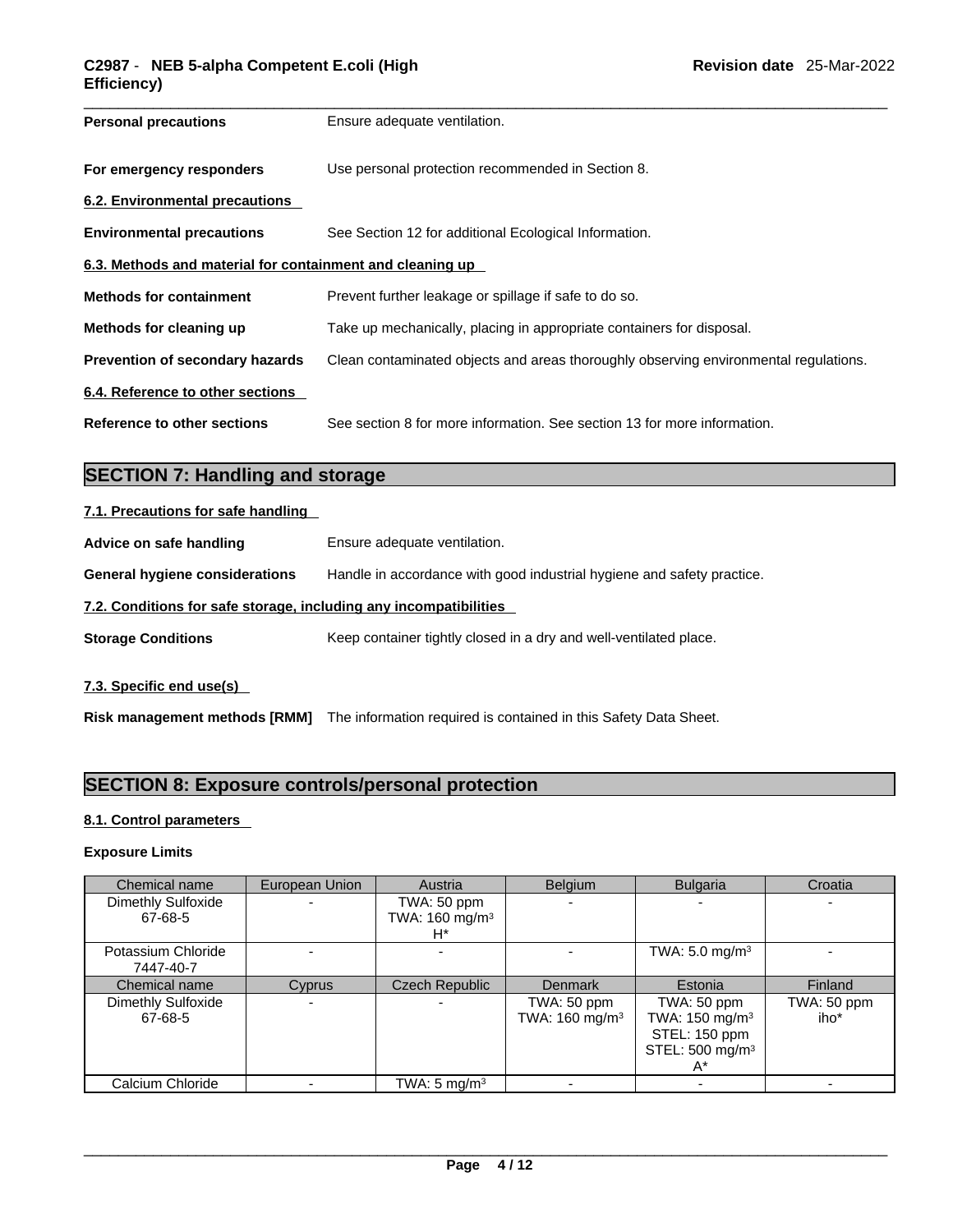### \_\_\_\_\_\_\_\_\_\_\_\_\_\_\_\_\_\_\_\_\_\_\_\_\_\_\_\_\_\_\_\_\_\_\_\_\_\_\_\_\_\_\_\_\_\_\_\_\_\_\_\_\_\_\_\_\_\_\_\_\_\_\_\_\_\_\_\_\_\_\_\_\_\_\_\_\_\_\_\_\_\_\_\_\_\_\_\_\_\_\_\_\_ **C2987** - **NEB 5-alpha Competent E.coli (High Efficiency)**

| 10043-52-4                                                                                  |                                                                                                                                                                             |                                           | Ceiling: 4 mg/m <sup>3</sup>                                                                                           |                                                                                                                                                     |  |                                                                                                             |                                                                                                    |
|---------------------------------------------------------------------------------------------|-----------------------------------------------------------------------------------------------------------------------------------------------------------------------------|-------------------------------------------|------------------------------------------------------------------------------------------------------------------------|-----------------------------------------------------------------------------------------------------------------------------------------------------|--|-------------------------------------------------------------------------------------------------------------|----------------------------------------------------------------------------------------------------|
| Chemical name<br>Dimethly Sulfoxide<br>67-68-5                                              |                                                                                                                                                                             | France                                    | Germany<br>TWA: 50 ppm<br>TWA: 160 mg/m <sup>3</sup><br>$H^*$                                                          | <b>Germany MAK</b><br>TWA: 50 ppm<br>TWA: 160 mg/m <sup>3</sup><br>Peak: 100 ppm<br>Peak: 320 mg/m <sup>3</sup>                                     |  | Greece                                                                                                      | Hungary                                                                                            |
| Chemical name                                                                               |                                                                                                                                                                             | Ireland                                   | Italy                                                                                                                  | <b>Italy REL</b>                                                                                                                                    |  | Latvia                                                                                                      | Lithuania                                                                                          |
| <b>Dimethly Sulfoxide</b><br>67-68-5                                                        |                                                                                                                                                                             |                                           |                                                                                                                        |                                                                                                                                                     |  |                                                                                                             | $O^*$<br>TWA: 50 ppm<br>TWA: 150 mg/m <sup>3</sup><br>STEL: 150 ppm<br>STEL: 500 mg/m <sup>3</sup> |
| Potassium Chloride<br>7447-40-7                                                             |                                                                                                                                                                             | $\blacksquare$                            | $\blacksquare$                                                                                                         | $\blacksquare$                                                                                                                                      |  | TWA: $5 \text{ mg/m}^3$                                                                                     | TWA: $5 \text{ mg/m}^3$                                                                            |
| Calcium Chloride<br>10043-52-4                                                              |                                                                                                                                                                             |                                           |                                                                                                                        |                                                                                                                                                     |  | TWA: $2 \text{ mg/m}^3$                                                                                     |                                                                                                    |
| Chemical name<br>Dimethly Sulfoxide<br>67-68-5                                              |                                                                                                                                                                             | Portugal                                  | Romania                                                                                                                | Slovakia                                                                                                                                            |  | Slovenia<br>TWA: 160 mg/m <sup>3</sup><br>TWA: 50 ppm<br>STEL: 100 ppm<br>STEL: 320 mg/m <sup>3</sup><br>K* | Spain                                                                                              |
| Chemical name                                                                               |                                                                                                                                                                             |                                           | Sweden                                                                                                                 | Switzerland                                                                                                                                         |  |                                                                                                             | <b>United Kingdom</b>                                                                              |
| <b>Dimethly Sulfoxide</b><br>67-68-5                                                        |                                                                                                                                                                             |                                           | NGV: 50 ppm<br>NGV: 150 mg/m <sup>3</sup><br>Vägledande KGV: 150 ppm<br>Vägledande KGV: 500 mg/m <sup>3</sup><br>$H^*$ | TWA: 50 ppm<br>TWA: 160 mg/m <sup>3</sup><br>STEL: 100 ppm<br>STEL: 320 mg/m <sup>3</sup><br>H*                                                     |  |                                                                                                             |                                                                                                    |
| <b>Biological occupational exposure</b><br><b>limits</b>                                    |                                                                                                                                                                             |                                           |                                                                                                                        | This product, as supplied, does not contain any hazardous materials with biological limits<br>established by the region specific regulatory bodies. |  |                                                                                                             |                                                                                                    |
| <b>Derived No Effect Level (DNEL)</b><br><b>Predicted No Effect Concentration</b><br>(PNEC) |                                                                                                                                                                             |                                           | No information available.<br>No information available.                                                                 |                                                                                                                                                     |  |                                                                                                             |                                                                                                    |
| 8.2. Exposure controls                                                                      |                                                                                                                                                                             |                                           |                                                                                                                        |                                                                                                                                                     |  |                                                                                                             |                                                                                                    |
| <b>Engineering controls</b>                                                                 |                                                                                                                                                                             |                                           | No information available.                                                                                              |                                                                                                                                                     |  |                                                                                                             |                                                                                                    |
| Individual protection measures,<br>such as personal protective<br>equipment                 |                                                                                                                                                                             |                                           |                                                                                                                        |                                                                                                                                                     |  |                                                                                                             |                                                                                                    |
| <b>Eye/face protection</b>                                                                  |                                                                                                                                                                             | No special protective equipment required. |                                                                                                                        |                                                                                                                                                     |  |                                                                                                             |                                                                                                    |
| Skin and body protection                                                                    |                                                                                                                                                                             | No special protective equipment required. |                                                                                                                        |                                                                                                                                                     |  |                                                                                                             |                                                                                                    |
| <b>Respiratory protection</b>                                                               | No protective equipment is needed under normal use conditions. If exposure limits are<br>exceeded or irritation is experienced, ventilation and evacuation may be required. |                                           |                                                                                                                        |                                                                                                                                                     |  |                                                                                                             |                                                                                                    |
| <b>General hygiene considerations</b>                                                       | Handle in accordance with good industrial hygiene and safety practice.                                                                                                      |                                           |                                                                                                                        |                                                                                                                                                     |  |                                                                                                             |                                                                                                    |
|                                                                                             | No information available.<br><b>Environmental exposure controls</b>                                                                                                         |                                           |                                                                                                                        |                                                                                                                                                     |  |                                                                                                             |                                                                                                    |
|                                                                                             |                                                                                                                                                                             |                                           |                                                                                                                        |                                                                                                                                                     |  |                                                                                                             |                                                                                                    |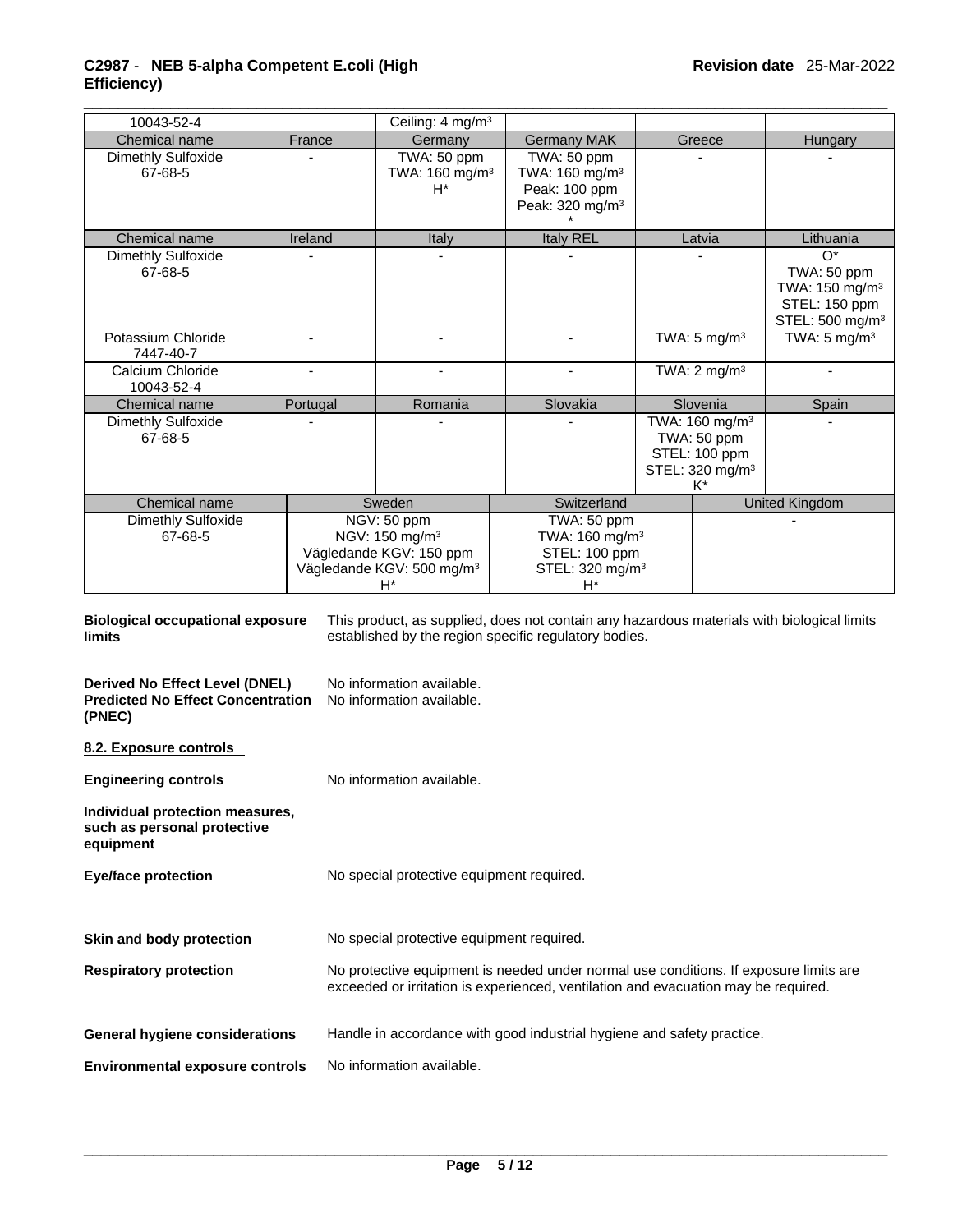### **SECTION 9: Physical and chemical properties**

**9.1. Information on basic physical and chemical properties**

| <b>Physical state</b>                  | Liquid                   |                  |
|----------------------------------------|--------------------------|------------------|
| Appearance                             | Colorless                |                  |
| Color                                  | No information available |                  |
| Odor                                   | None.                    |                  |
| <b>Odor threshold</b>                  | No information available |                  |
|                                        |                          |                  |
| <b>Property</b>                        | <b>Values</b>            | Remarks • Method |
| Melting point / freezing point         | No data available        | None known       |
| Initial boiling point and boiling      | No data available        | None known       |
| range                                  |                          |                  |
| Flammability (solid, gas)              | No data available        | None known       |
| <b>Flammability Limit in Air</b>       |                          | None known       |
| <b>Upper flammability or explosive</b> | No data available        |                  |
| limits                                 |                          |                  |
| Lower flammability or explosive        | No data available        |                  |
| limits                                 |                          |                  |
| <b>Flash point</b>                     | No data available        | None known       |
| <b>Autoignition temperature</b>        | 215 °C                   |                  |
| <b>Decomposition temperature</b>       |                          | None known       |
| рH                                     | 6.9                      |                  |
| pH (as aqueous solution)               | No data available        | None known       |
| <b>Kinematic viscosity</b>             | No data available        | None known       |
| <b>Dynamic viscosity</b>               | No data available        | None known       |
| <b>Water solubility</b>                | No data available        | None known       |
| Solubility(ies)                        | No data available        | None known       |
| <b>Partition coefficient</b>           | No data available        | None known       |
| Vapor pressure                         | No data available        | None known       |
| <b>Relative density</b>                | No data available        | None known       |
| <b>Bulk density</b>                    | No data available        |                  |
| <b>Liquid Density</b>                  | No data available        |                  |
| Vapor density                          | No data available        | None known       |
| <b>Particle characteristics</b>        |                          |                  |
| <b>Particle Size</b>                   | No information available |                  |
| <b>Particle Size Distribution</b>      | No information available |                  |
|                                        |                          |                  |

#### **9.2. Other information**

*9.2.1. Information with regard to physical hazard classes* Not applicable

*9.2.2. Other safety characteristics* No information available

### **SECTION 10: Stability and reactivity**

#### **10.1. Reactivity**

**Reactivity No information available.** 

#### **10.2. Chemical stability**

**Stability** Stable under normal conditions.

#### **Explosion data**

**Sensitivity to mechanical impact** None. **Sensitivity to static discharge** None.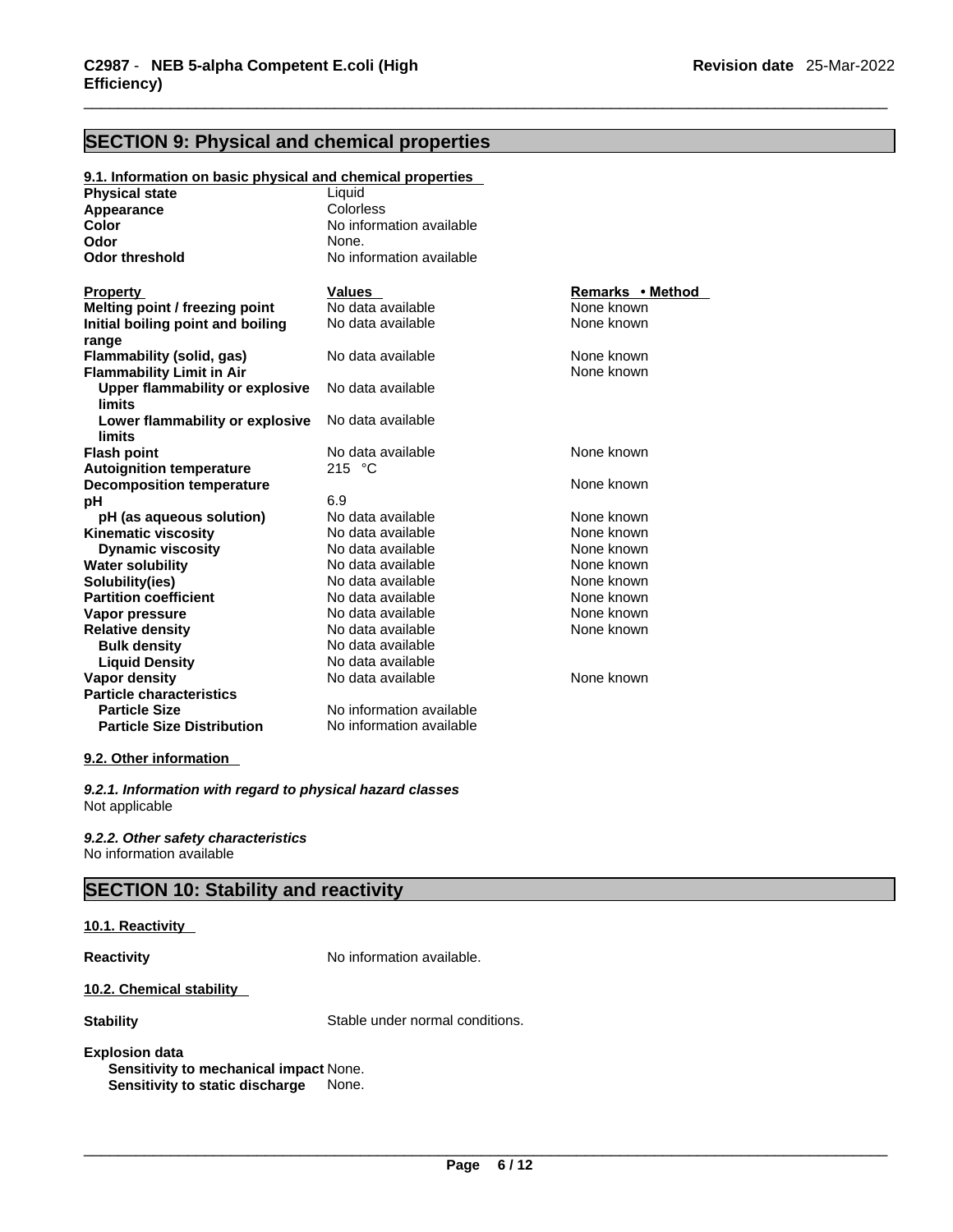#### **10.3. Possibility of hazardous reactions**

**Possibility of hazardous reactions** None under normal processing.

#### **10.4. Conditions to avoid**

**Conditions to avoid** None known based on information supplied.

**10.5. Incompatible materials**

**Incompatible materials** None known based on information supplied.

**10.6. Hazardous decomposition products** 

**Hazardous decomposition products** None known based on information supplied.

#### **SECTION 11: Toxicological information**

#### **11.1. Information on hazard classes as defined in Regulation (EC) No 1272/2008**

**Information on likely routes of exposure**

#### **Product Information**

| <b>Inhalation</b>   | Specific test data for the substance or mixture is not available. |
|---------------------|-------------------------------------------------------------------|
| Eye contact         | Specific test data for the substance or mixture is not available. |
| <b>Skin contact</b> | Specific test data for the substance or mixture is not available. |
| <b>Ingestion</b>    | Specific test data for the substance or mixture is not available. |
|                     |                                                                   |

**<u>Symptoms related to the physical, chemical and toxicological characteristics</u>** 

**Symptoms** No information available.

**Acute toxicity** 

**Numerical measures of toxicity**

|                        | The following values are calculated based on chapter 3.1 of the GHS document |  |
|------------------------|------------------------------------------------------------------------------|--|
| <b>ATEmix (oral)</b>   | 67,945.40 mg/kg                                                              |  |
| <b>ATEmix (dermal)</b> | 85,106.40 mg/kg                                                              |  |

#### **Component Information**

| Chemical name      | Oral LD50             | Dermal LD50             | Inhalation LC50       |
|--------------------|-----------------------|-------------------------|-----------------------|
| Dimethly Sulfoxide | $= 28300$ mg/kg (Rat) | $= 40000$ mg/kg (Rat)   | > 5.33 mg/L (Rat) 4 h |
| Potassium Chloride | $= 2600$ mg/kg (Rat)  |                         |                       |
| Calcium Chloride   | $= 1000$ mg/kg (Rat)  | $> 5000$ mg/kg (Rabbit) |                       |

#### **Delayed and immediate effects as well as chronic effects from short and long-term exposure**

**Skin corrosion/irritation** No information available.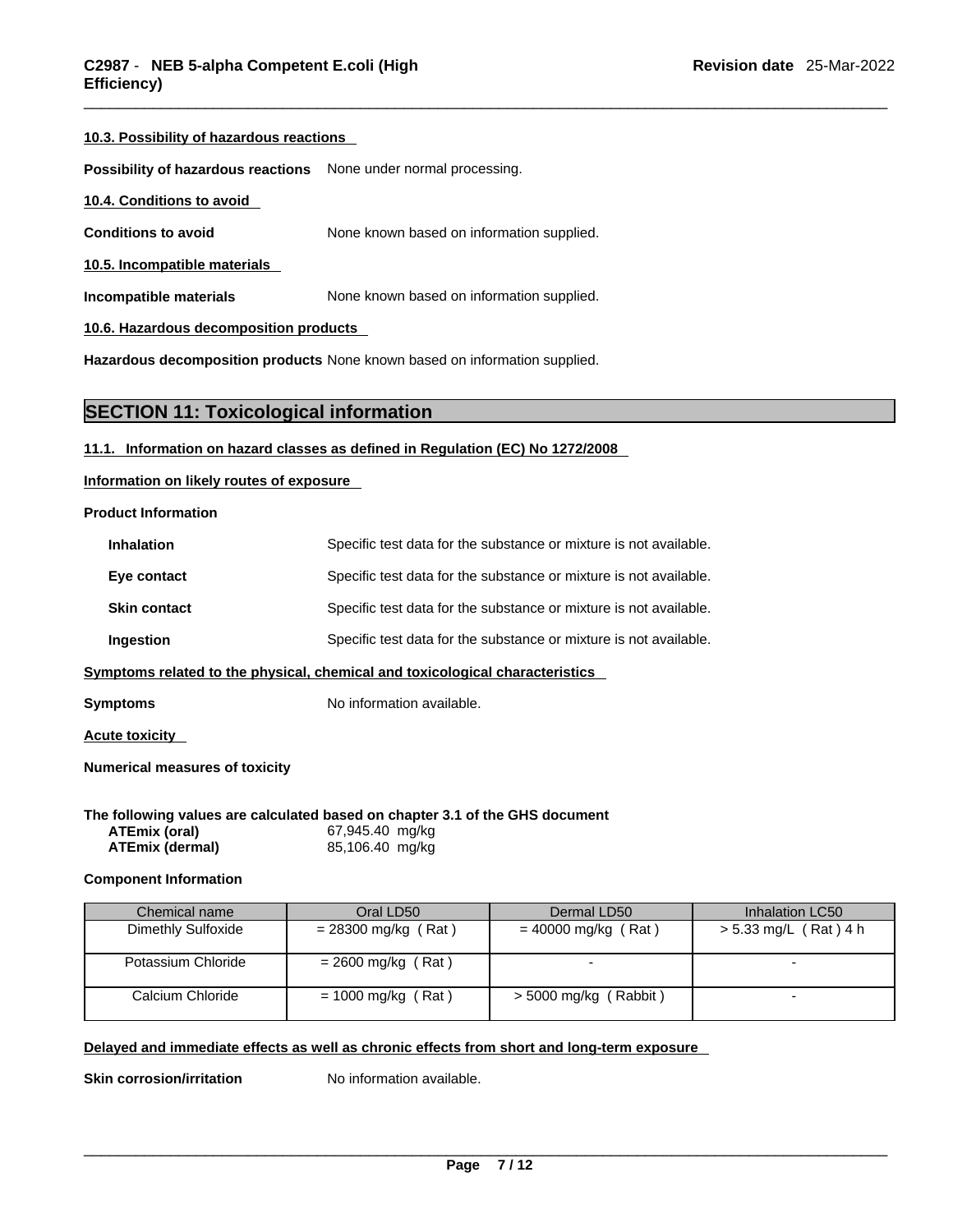### \_\_\_\_\_\_\_\_\_\_\_\_\_\_\_\_\_\_\_\_\_\_\_\_\_\_\_\_\_\_\_\_\_\_\_\_\_\_\_\_\_\_\_\_\_\_\_\_\_\_\_\_\_\_\_\_\_\_\_\_\_\_\_\_\_\_\_\_\_\_\_\_\_\_\_\_\_\_\_\_\_\_\_\_\_\_\_\_\_\_\_\_\_ **C2987** - **NEB 5-alpha Competent E.coli (High Efficiency)**

| Serious eye damage/eye irritation        | No information available. |
|------------------------------------------|---------------------------|
| <b>Respiratory or skin sensitization</b> | No information available. |
| Germ cell mutagenicity                   | No information available. |
| Carcinogenicity                          | No information available. |
| <b>Reproductive toxicity</b>             | No information available. |
| <b>STOT - single exposure</b>            | No information available. |
| <b>STOT - repeated exposure</b>          | No information available. |
| <b>Aspiration hazard</b>                 | No information available. |
| 11.2. Information on other hazards       |                           |
| 11.2.1. Endocrine disrupting properties  |                           |
| <b>Endocrine disrupting properties</b>   | No information available. |
| 11.2.2. Other information                |                           |
| Other adverse effects                    | No information available. |

### **SECTION 12: Ecological information**

#### **12.1. Toxicity**

### **Ecotoxicity**

**Unknown aquatic toxicity** Contains 0 % of components with unknown hazards to the aquatic environment.

| Chemical name      | Algae/aquatic plants                                  | <b>Fish</b>                                                                                                                                                                                       | Toxicity to<br>microorganisms | Crustacea                                                                             |
|--------------------|-------------------------------------------------------|---------------------------------------------------------------------------------------------------------------------------------------------------------------------------------------------------|-------------------------------|---------------------------------------------------------------------------------------|
| Dimethly Sulfoxide |                                                       | $LC50: = 34000$ mg/L (96h,<br>Pimephales promelas)<br>LC50: 33 - 37g/L (96h,<br>Oncorhynchus mykiss)<br>LC50: >40g/L (96h,<br>Lepomis macrochirus)<br>$LC50: = 41.7g/L$ (96h,<br>Cyprinus carpio) |                               |                                                                                       |
| Potassium Chloride | EC50: = 2500mg/L (72h,<br>Desmodesmus<br>subspicatus) | $LC50: = 1060$ mg/L (96h,<br>Lepomis macrochirus)<br>LC50: 750 - 1020mg/L<br>(96h, Pimephales<br>promelas)                                                                                        |                               | EC50: $=825$ mg/L (48h,<br>Daphnia magna)<br>$EC50: = 83mg/L (48h,$<br>Daphnia magna) |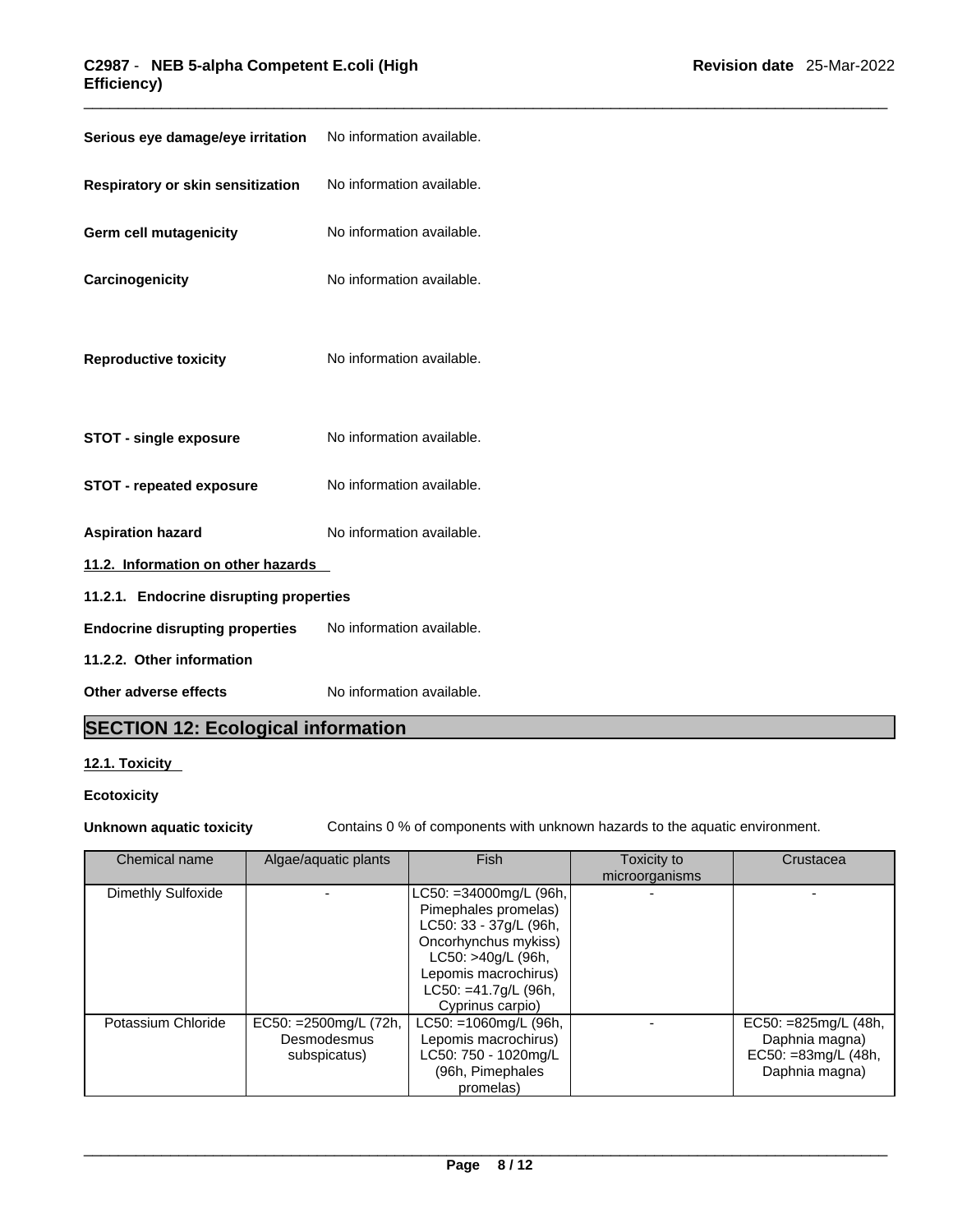| $ LC50: = 10650$ mg/L (96h, $ $<br>Calcium Chloride<br>∟C50: 2280000 -<br>` (48h,<br>3948000µg/L<br>Lepomis macrochirus)<br>Daphnia magna) |
|--------------------------------------------------------------------------------------------------------------------------------------------|
|--------------------------------------------------------------------------------------------------------------------------------------------|

#### **12.2. Persistence and degradability**

**Persistence and degradability** No information available.

#### **12.3. Bioaccumulative potential**

#### **Bioaccumulation**

#### **Component Information**

| $\sim$<br>$C$ hemical name | $\overline{\phantom{a}}$<br>$\sim$ $\sim$ $\sim$<br>coefficient<br>$\overline{\phantom{a}}$<br>artition |
|----------------------------|---------------------------------------------------------------------------------------------------------|
| $D$ imethly                | 25                                                                                                      |
| Sulfoxide                  | . . ບບ                                                                                                  |

#### **12.4. Mobility in soil**

**Mobility in soil** No information available.

#### **12.5. Results of PBT and vPvB assessment**

#### **PBT and vPvB assessment**

| Chemical name      | PBT and vPvB assessment                             |  |
|--------------------|-----------------------------------------------------|--|
| Dimethly Sulfoxide | The substance is not PBT / vPvB PBT assessment does |  |
|                    | not apply                                           |  |
| Potassium Chloride | The substance is not PBT / vPvB PBT assessment does |  |
|                    | not apply                                           |  |
| Calcium Chloride   | The substance is not PBT / vPvB PBT assessment does |  |
|                    | not apply                                           |  |

#### **12.6. Other adverse effects**

**Endocrine disrupting properties** No information available.

#### **12.7. Other adverse effects**

No information available.

### **SECTION 13: Disposal considerations**

#### **13.1. Waste treatment methods**

| Waste from residues/unused    | Dispose of in accordance with local regulations. Dispose of waste in accordance with |
|-------------------------------|--------------------------------------------------------------------------------------|
| products                      | environmental legislation.                                                           |
| <b>Contaminated packaging</b> | Do not reuse empty containers.                                                       |

### **SECTION 14: Transport information**

| <b>IATA</b><br>14.1 UN number or ID number | Not regulated  |
|--------------------------------------------|----------------|
| 14.2                                       |                |
| 14.3 Transport hazard class(es)            | Not regulated  |
| 14.4 Packing group                         | Not regulated  |
| 14.5 Environmental hazard                  | Not applicable |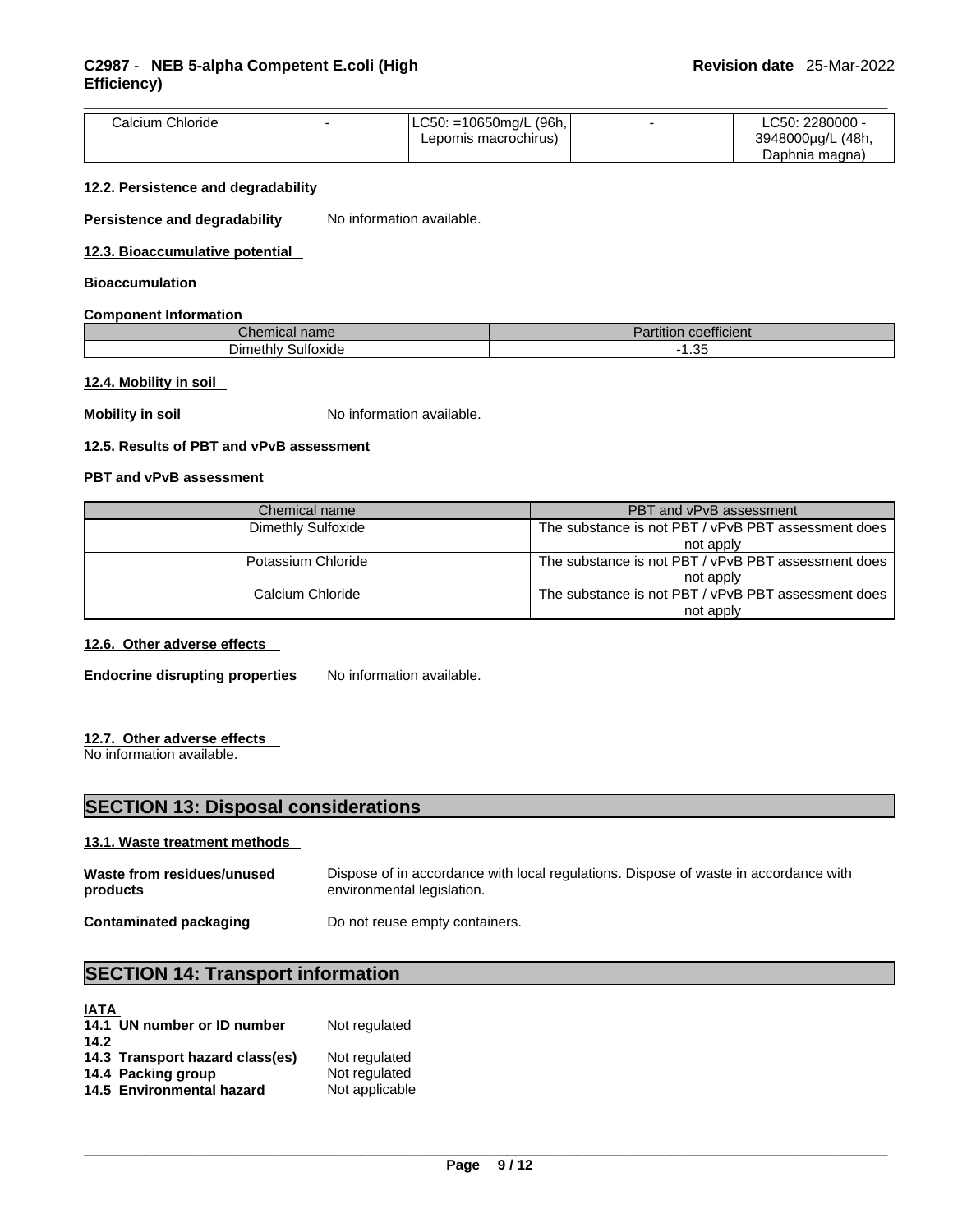| 14.6 Special precautions for user<br><b>Special Provisions</b>                                                                                                                                                          | None                                                                                        |
|-------------------------------------------------------------------------------------------------------------------------------------------------------------------------------------------------------------------------|---------------------------------------------------------------------------------------------|
| <b>IMDG</b>                                                                                                                                                                                                             |                                                                                             |
| 14.1 UN number or ID number<br>14.2                                                                                                                                                                                     | Not regulated                                                                               |
| 14.3 Transport hazard class(es)<br>14.4 Packing group<br>14.5 Environmental hazard<br>14.6 Special precautions for user<br><b>Special Provisions</b><br>14.7 Maritime transport in bulk<br>according to IMO instruments | Not regulated<br>Not regulated<br>Not applicable<br><b>None</b><br>No information available |
| <b>RID</b><br><b>14.1 UN/ID No</b><br>14.2                                                                                                                                                                              | Not regulated                                                                               |
| 14.3 Transport hazard class(es)<br>14.4 Packing group                                                                                                                                                                   | Not regulated<br>Not regulated                                                              |
| 14.5 Environmental hazard<br>14.6 Special precautions for user                                                                                                                                                          | Not applicable                                                                              |
| <b>Special Provisions</b>                                                                                                                                                                                               | None                                                                                        |
| <b>ADR</b><br>14.1 UN number or ID number<br>14.2                                                                                                                                                                       | Not regulated                                                                               |
| 14.3 Transport hazard class(es)<br>14.4 Packing group                                                                                                                                                                   | Not regulated<br>Not regulated                                                              |
| 14.5 Environmental hazard<br>14.6 Special precautions for user                                                                                                                                                          | Not applicable                                                                              |
| <b>Special Provisions</b>                                                                                                                                                                                               | None                                                                                        |
|                                                                                                                                                                                                                         |                                                                                             |

### **SECTION 15: Regulatory information**

#### **15.1. Safety, health and environmental regulations/legislation specific for the substance or mixture**

#### **National regulations**

#### **France**

#### **Occupational Illnesses (R-463-3, France)**

| Chemical name      | French RG number                         |
|--------------------|------------------------------------------|
| Dimethly Sulfoxide | <b>RG 84</b>                             |
| 67-68-5            | RG 5, RG 14, RG 15, RG 15 bis, RG 20 bis |
| Potassium Chloride | <b>RG 67</b>                             |
| 7447-40-7          |                                          |

#### **European Union**

Take note of Directive 98/24/EC on the protection of the health and safety of workers from the risks related to chemical agents at work.

#### **Authorizations and/or restrictions on use:**

This product contains one or more substance(s) subject to restriction (Regulation (EC) No. 1907/2006 (REACH), Annex XVII)

| Chemical name |                               | <b>Restricted substance per REACH</b> | Substance subject to authorization per |
|---------------|-------------------------------|---------------------------------------|----------------------------------------|
|               |                               | Annex XVII                            | <b>REACH Annex XIV</b>                 |
|               | Dimethly Sulfoxide - 67-68-5  | --<br>. ب                             |                                        |
|               | Calcium Chloride - 10043-52-4 | . ب                                   |                                        |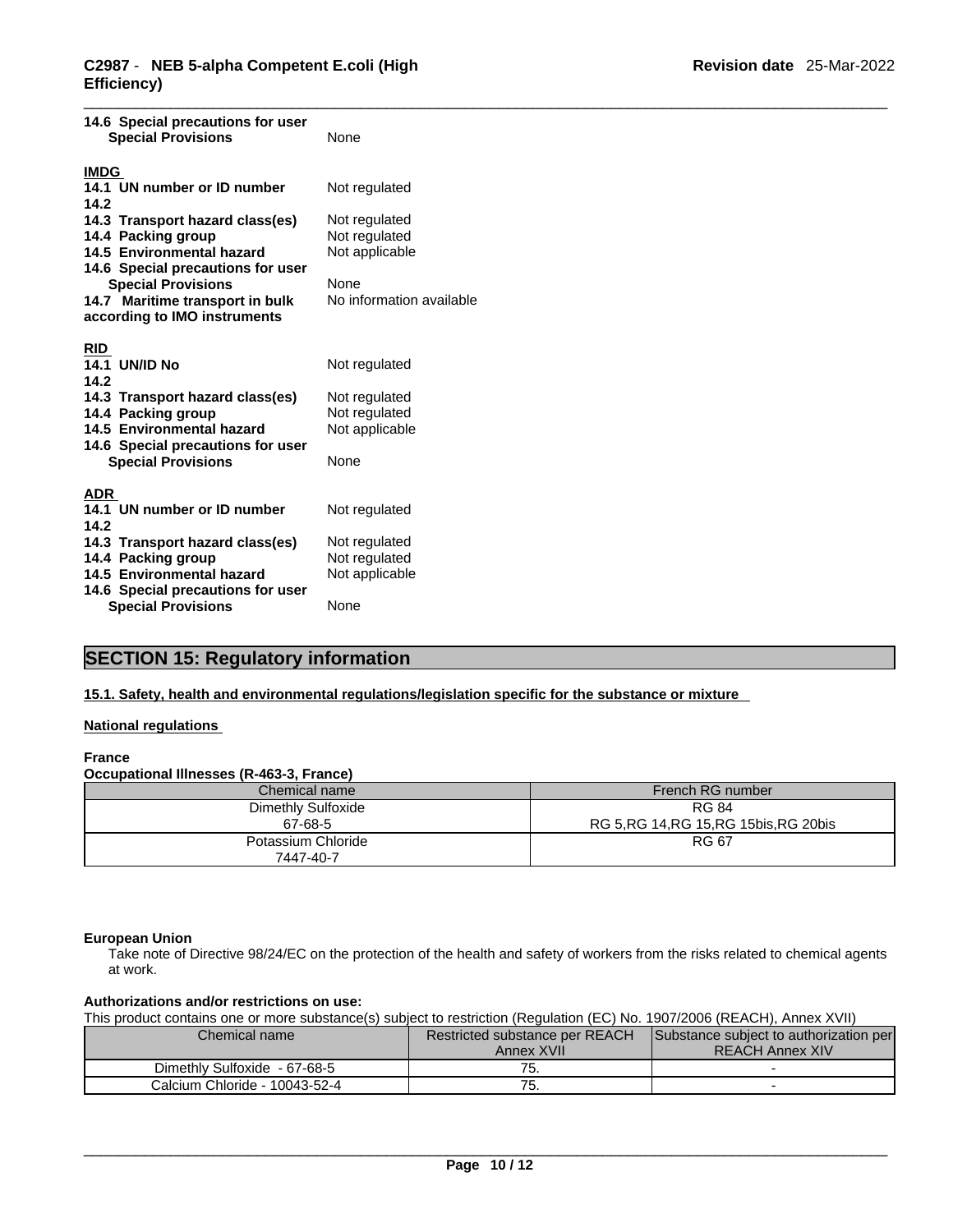**Persistent Organic Pollutants** Not applicable

**Ozone-depleting substances (ODS) regulation (EC) 1005/2009** Not applicable

| Contact supplier for inventory compliance status<br>Contact supplier for inventory compliance status<br>Contact supplier for inventory compliance status<br>Contact supplier for inventory compliance status<br>Contact supplier for inventory compliance status<br>Contact supplier for inventory compliance status<br>Contact supplier for inventory compliance status<br>Contact supplier for inventory compliance status<br>Contact supplier for inventory compliance status | <b>International Inventories</b> |  |
|----------------------------------------------------------------------------------------------------------------------------------------------------------------------------------------------------------------------------------------------------------------------------------------------------------------------------------------------------------------------------------------------------------------------------------------------------------------------------------|----------------------------------|--|
|                                                                                                                                                                                                                                                                                                                                                                                                                                                                                  | TSCA                             |  |
|                                                                                                                                                                                                                                                                                                                                                                                                                                                                                  | <b>DSL/NDSL</b>                  |  |
|                                                                                                                                                                                                                                                                                                                                                                                                                                                                                  | <b>EINECS/ELINCS</b>             |  |
|                                                                                                                                                                                                                                                                                                                                                                                                                                                                                  | <b>ENCS</b>                      |  |
|                                                                                                                                                                                                                                                                                                                                                                                                                                                                                  | <b>IECSC</b>                     |  |
|                                                                                                                                                                                                                                                                                                                                                                                                                                                                                  | KECL                             |  |
|                                                                                                                                                                                                                                                                                                                                                                                                                                                                                  | <b>PICCS</b>                     |  |
|                                                                                                                                                                                                                                                                                                                                                                                                                                                                                  | AIIC.                            |  |
|                                                                                                                                                                                                                                                                                                                                                                                                                                                                                  | <b>NZIoC</b>                     |  |

 **Legend:** 

 **TSCA** - United States Toxic Substances Control Act Section 8(b) Inventory  **DSL/NDSL** - Canadian Domestic Substances List/Non-Domestic Substances List  **EINECS/ELINCS** - European Inventory of Existing Chemical Substances/European List of Notified Chemical Substances  **ENCS** - Japan Existing and New Chemical Substances **IECSC** - China Inventory of Existing Chemical Substances  **KECL** - Korean Existing and Evaluated Chemical Substances  **PICCS** - Philippines Inventory of Chemicals and Chemical Substances  **AICS** - Australian Inventory of Chemical Substances  **NZIoC** - New Zealand Inventory of Chemicals

**15.2. Chemical safety assessment**

**Chemical Safety Report** No information available

### **SECTION 16: Other information**

#### **Key or legend to abbreviations and acronyms used in the safety data sheet**

**Legend** 

SVHC: Substances of Very High Concern for Authorization:

|  | Legend Section 8: EXPOSURE CONTROLS/PERSONAL PROTECTION |  |
|--|---------------------------------------------------------|--|
|--|---------------------------------------------------------|--|

| <b>TWA</b> | TWA (time-weighted average) | STEL | STEL (Short Term Exposure Limit) |
|------------|-----------------------------|------|----------------------------------|
| Ceiling    | Maximum limit value         |      | Skin designation                 |
|            | Sensitizers                 |      |                                  |

**Key literature references and sources for data used to compile the SDS** Agency for Toxic Substances and Disease Registry (ATSDR) U.S. Environmental Protection Agency ChemView Database European Food Safety Authority (EFSA) European Chemicals Agency (ECHA) Committee for Risk Assessment (ECHA\_RAC) European Chemicals Agency (ECHA) (ECHA\_API) EPA (Environmental Protection Agency)